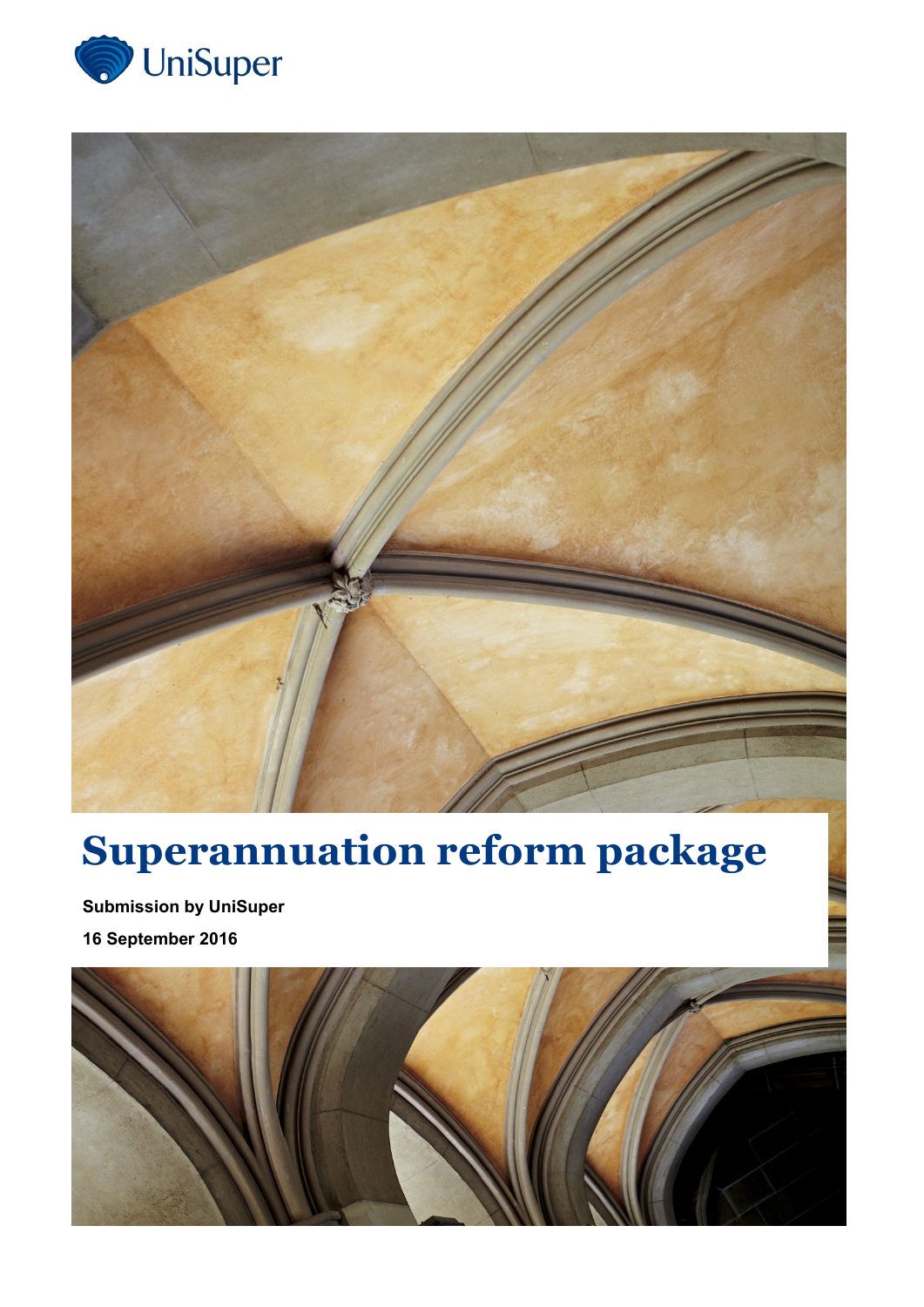

## **About UniSuper**

UniSuper<sup>1</sup> is the superannuation fund dedicated to people working in Australia's higher education and research sector. With approximately 400,000 members and around \$57 billion in net assets under management, UniSuper is one of Australia's largest superannuation funds and has one of the very few open defined benefit schemes.

UniSuper Management Pty Ltd would welcome the opportunity to discuss the submission further and to provide additional information in respect of the comments made in this submission. Should you have further queries, please contact Benedict Davies on (03) 8831 6670 or [benedict.davies@unisuper.com.au](mailto:benedict.davies@unisuper.com.au)

-

 $1$  This submission has been prepared by UniSuper Management Pty Ltd (ABN 91 006 961 799), which acts as the administrator of the Trustee, UniSuper Limited (ABN 54 006 027 121).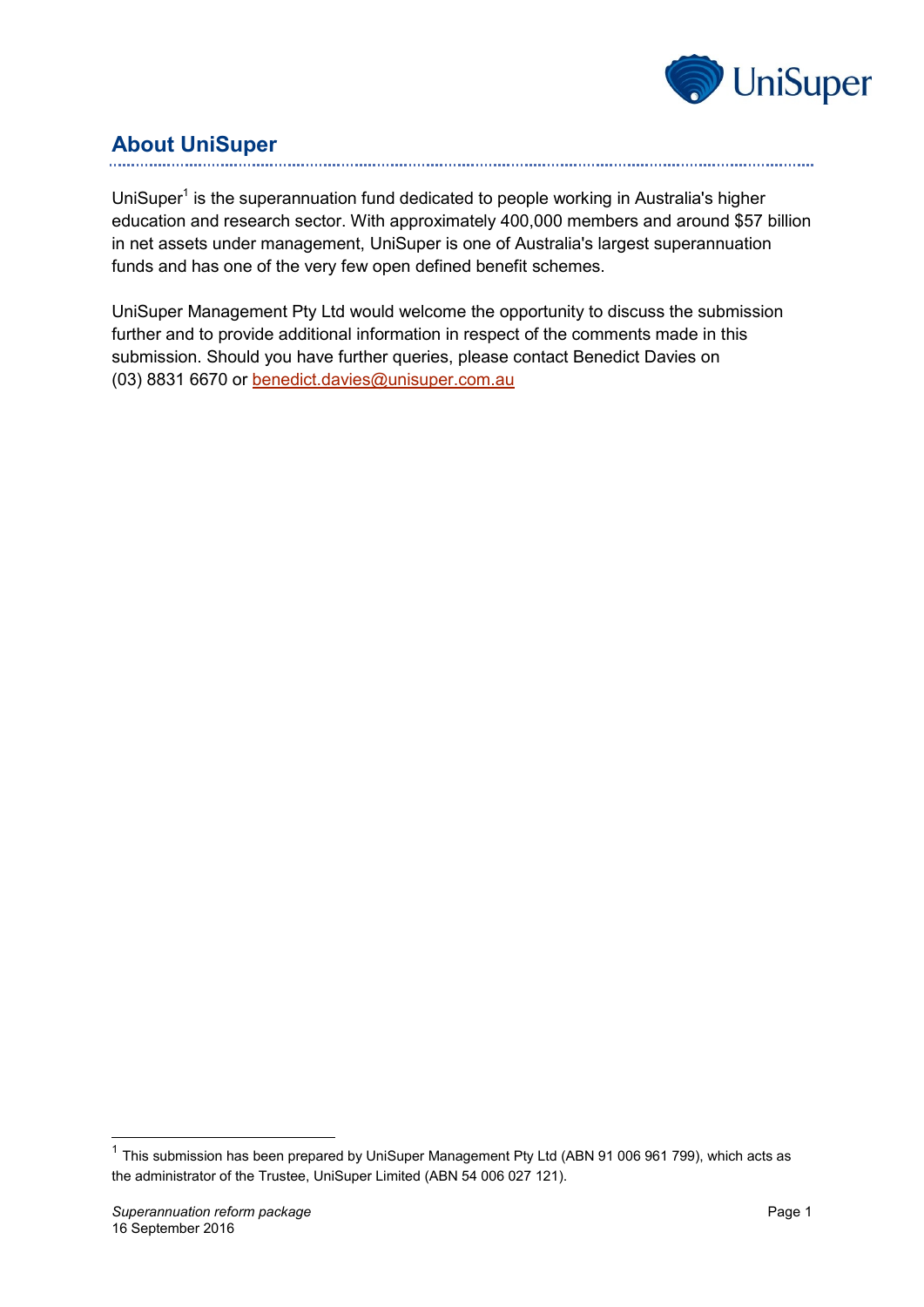

## **Comments on the package**

 UniSuper supports the primary Objective of superannuation to provide retirement income which substitutes or supplements the Age Pension. In our submission to Treasury's earlier consultation, we suggested a more flexible phraseology for the Objective:

"*To encourage Australians to take retirement benefits predominantly in the form of income streams, with those income streams targeting a percentage of pre-retirement income which varies depending on the level of their pre-retirement income"*

- An Objective along these lines would help create a climate for the development of innovative retirement income streams, which would be a positive outcome.
- Our submission also encouraged consideration of a regime whereby all future reforms would be assessed for compatibility with the objectives. We welcome the proposed requirement that a statement of compatibility with the primary objective must be prepared for a Bill or regulation relating to superannuation.
- While we support the measure to simplify the arrangements for deducting personal contributions, we suggest an alternative way to exempt some defined benefit schemes (see below). Our proposal would ensure that voluntary compliance continues for all defined benefit schemes.
- An increase to the income threshold for eligibility for the superannuation spouse contribution tax offset is to be welcomed.
- We have long been a supporter of measures to address the anomaly of low income earners facing a higher tax rate on their contributions than both their average and marginal tax rates. The proposed Low Income Superannuation Tax Offset (LISTO) addresses this and it is to be welcomed.
- We also welcome changes to the regulations that would increase the upper age at which spouse contributions are permitted. The existing rules are inconsistent with other agebased rules in the contribution standards making for confusion. We welcome the simplifying measure.